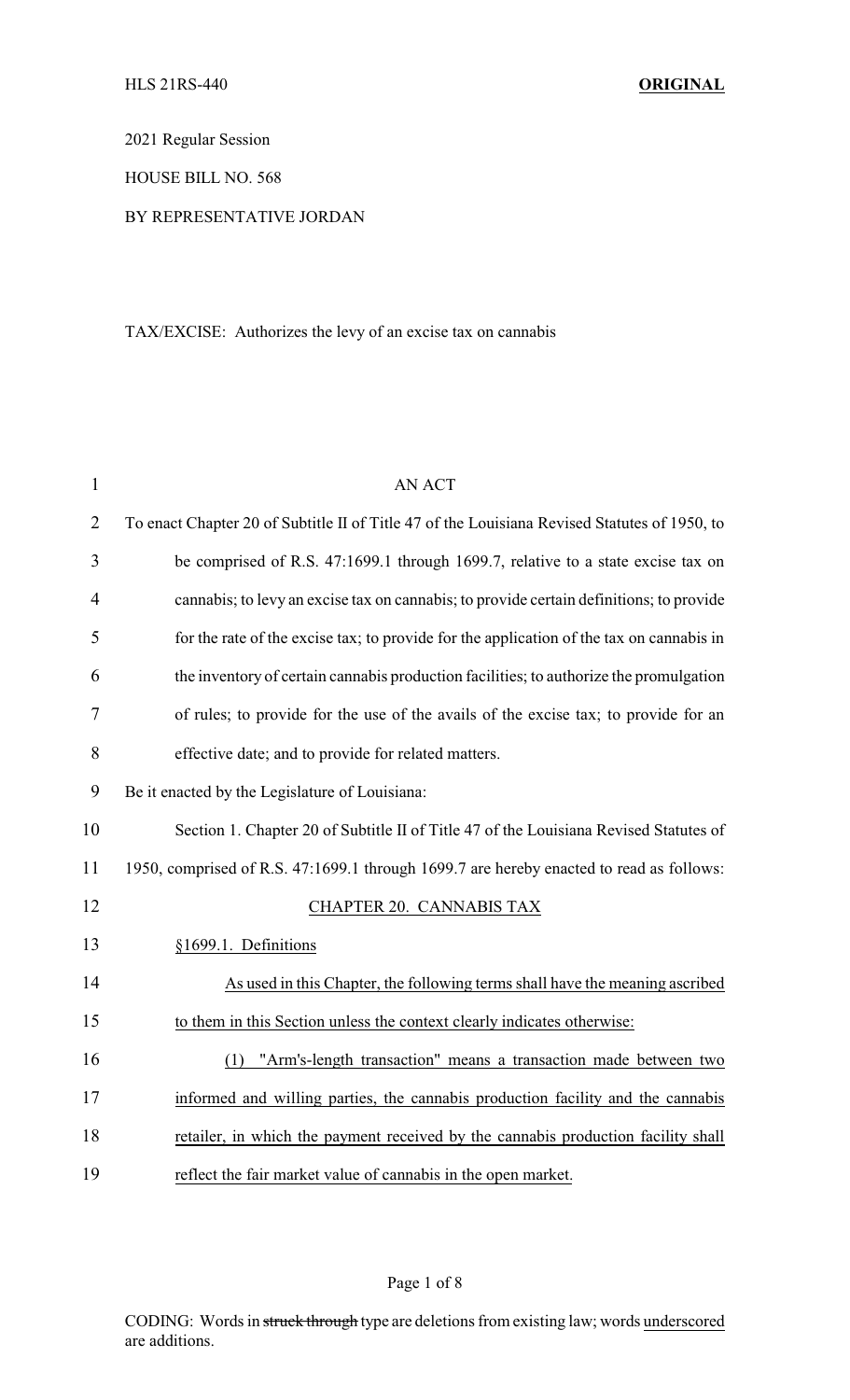| $\mathbf{1}$   | (2) "Average market rate" means the average price, as determined by the                   |  |  |
|----------------|-------------------------------------------------------------------------------------------|--|--|
| $\overline{2}$ | secretary on an annual basis, of all cannabis sold, transferred, or used to produce a     |  |  |
| 3              | cannabis-infused product by a cannabis production facility in this state.                 |  |  |
| 4              | (3) "Buds" means the flowers of the plant Genus Cannabis within the plant                 |  |  |
| 5              | family Cannabaceae.                                                                       |  |  |
| 6              | (4) "Cannabis" means all parts of plants of the Genus Cannabis, whether                   |  |  |
| 7              | growing or not; the seeds thereof; the resin extracted from any part of the plant; and    |  |  |
| 8              | every compound, manufacture, salt, derivative, mixture, or preparation of the plant,      |  |  |
| 9              | its seeds or resin. Cannabis shall not include the mature stalks of a cannabis plant,     |  |  |
| 10             | fiber produced from the stalks, oil or cake made from the seeds of the plant, any         |  |  |
| 11             | other compound, manufacture, salt, derivative, mixture, or preparation of the mature      |  |  |
| 12             | stalks, except the resin extracted from the plant, fiber, oil, or cake, or the sterilized |  |  |
| 13             | seed of the plant which is incapable of germination.                                      |  |  |
| 14             | (5) "Cannabis-infused product" means any food, potable liquid, concentrate,               |  |  |
| 15             | extract, or any other product intended for human consumption or use into which            |  |  |
| 16             | cannabis has been incorporated. A cannabis-infused product does not include usable        |  |  |
| 17             | cannabis by itself.                                                                       |  |  |
| 18             | "Cannabis production facility" means an entity licensed to cultivate,<br>(6)              |  |  |
| 19             | process, manufacture, package, and sell cannabis and cannabis-infused products to         |  |  |
| 20             | a cannabis retailer. A cannabis production facility shall not sell cannabis or            |  |  |
| 21             | cannabis-infused products directly to a consumer.                                         |  |  |
| 22             | "Cannabis retailer" means an entity licensed to purchase cannabis and                     |  |  |
| 23             | cannabis-infused products from a cannabis production facility and to sell cannabis        |  |  |
| 24             | and cannabis-infused products to a consumer.                                              |  |  |
| 25             | "Consumer" means a person twenty-one years of age or older who<br>(8)                     |  |  |
| 26             | purchases cannabis or cannabis-infused products for personal use but not for resale       |  |  |
| 27             | to others.                                                                                |  |  |
| 28             | (9) "Department" means the Department of Revenue.                                         |  |  |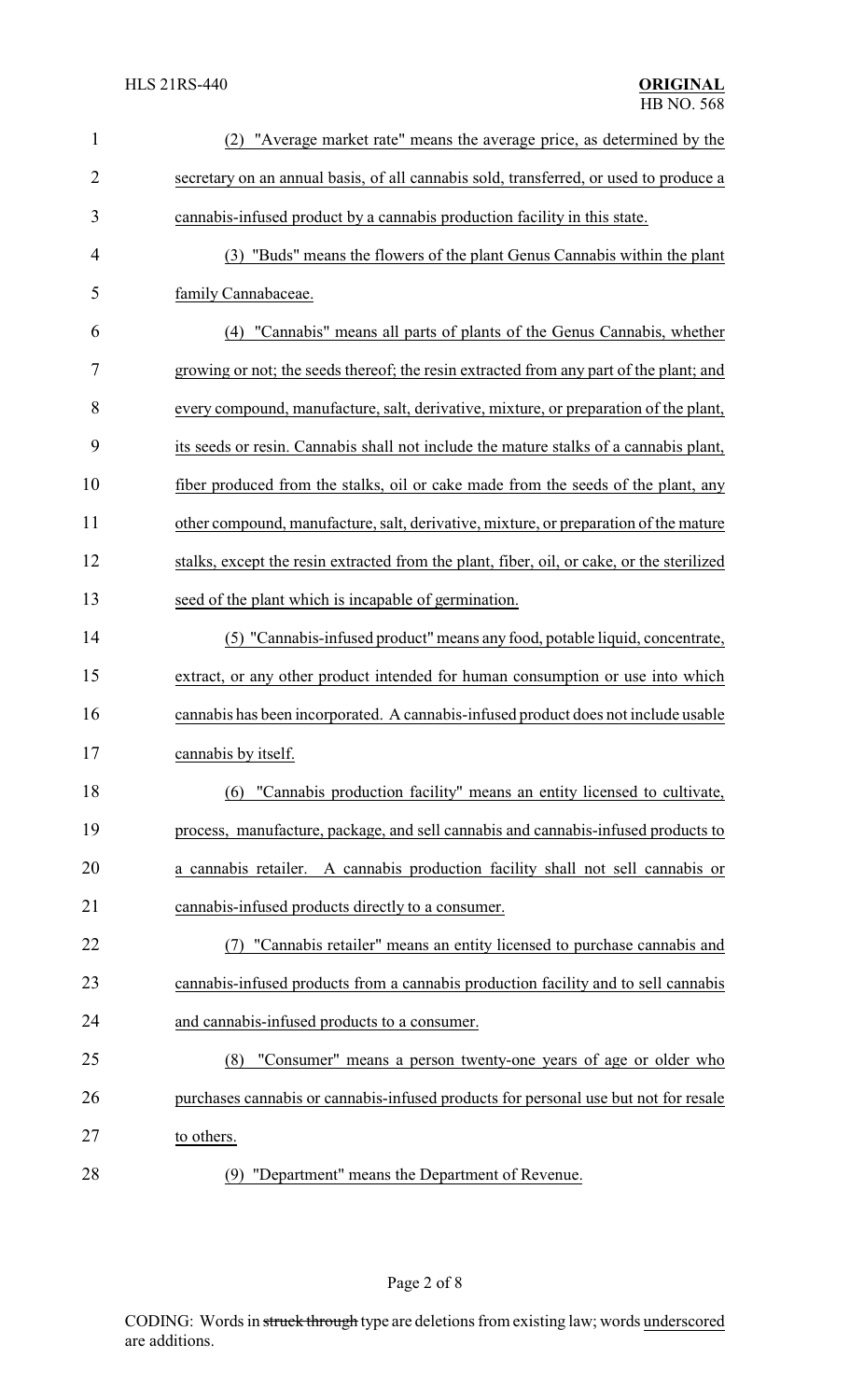| $\mathbf{1}$ | "Immature plant" means the plant Genus Cannabis within the plant<br>(10)                |
|--------------|-----------------------------------------------------------------------------------------|
| 2            | family Cannabaceae that has no flowers.                                                 |
| 3            | (11) "Initial period" means the period of time where the average market rate            |
| 4            | is determined by the secretary based on the estimated price a cannabis retailer would   |
| 5            | pay to a cannabis production facility in an arm's-length transaction for cannabis in    |
| 6            | the wholesale market.                                                                   |
| 7            | (12) "Leaves" means the leaves of the plant Genus Cannabis within the plant             |
| 8            | family Cannabaceae.                                                                     |
| 9            | (13) "Secretary" means the secretary of the Department of Revenue or his                |
| 10           | duly appointed representatives.                                                         |
| 11           | (14) "Seeds" means the seeds of the plant Genus Cannabis within the plant               |
| 12           | family Cannabaceae.                                                                     |
| 13           | (15) "Taxpayer" means a cannabis production facility.                                   |
| 14           | "Test period" means the period of time used to calculate the average<br>(16)            |
| 15           | market rate using reported sales of each category of cannabis. The test period shall    |
| 16           | be each January 1st to the subsequent November 30th.                                    |
| 17           | (17) "Wet whole plant" means the plant Genus Cannabis within the plant                  |
| 18           | family Cannabaceae that has been harvested but is not trimmed or separated from         |
| 19           | stalk or other waste products.                                                          |
| 20           | "Wholesale sale" means the first sale or transfer of cannabis by a<br>(18)              |
| 21           | cannabis production facility to a cannabis retailer. A wholesale sale shall include the |
| 22           | use of cannabis by a cannabis production facility to produce a cannabis-infused         |
| 23           | product.                                                                                |
| 24           | §1699.2. Imposition of tax                                                              |
| 25           | A. There is hereby levied an excise tax upon each wholesale sale of cannabis            |
| 26           | within the state of Louisiana. The tax levied by this Chapter shall be at the rate of   |
| 27           | fifteen percent of the average market rate at wholesale of the cannabis. The excise     |
| 28           | tax on cannabis shall be calculated based on the average market rate of each of the     |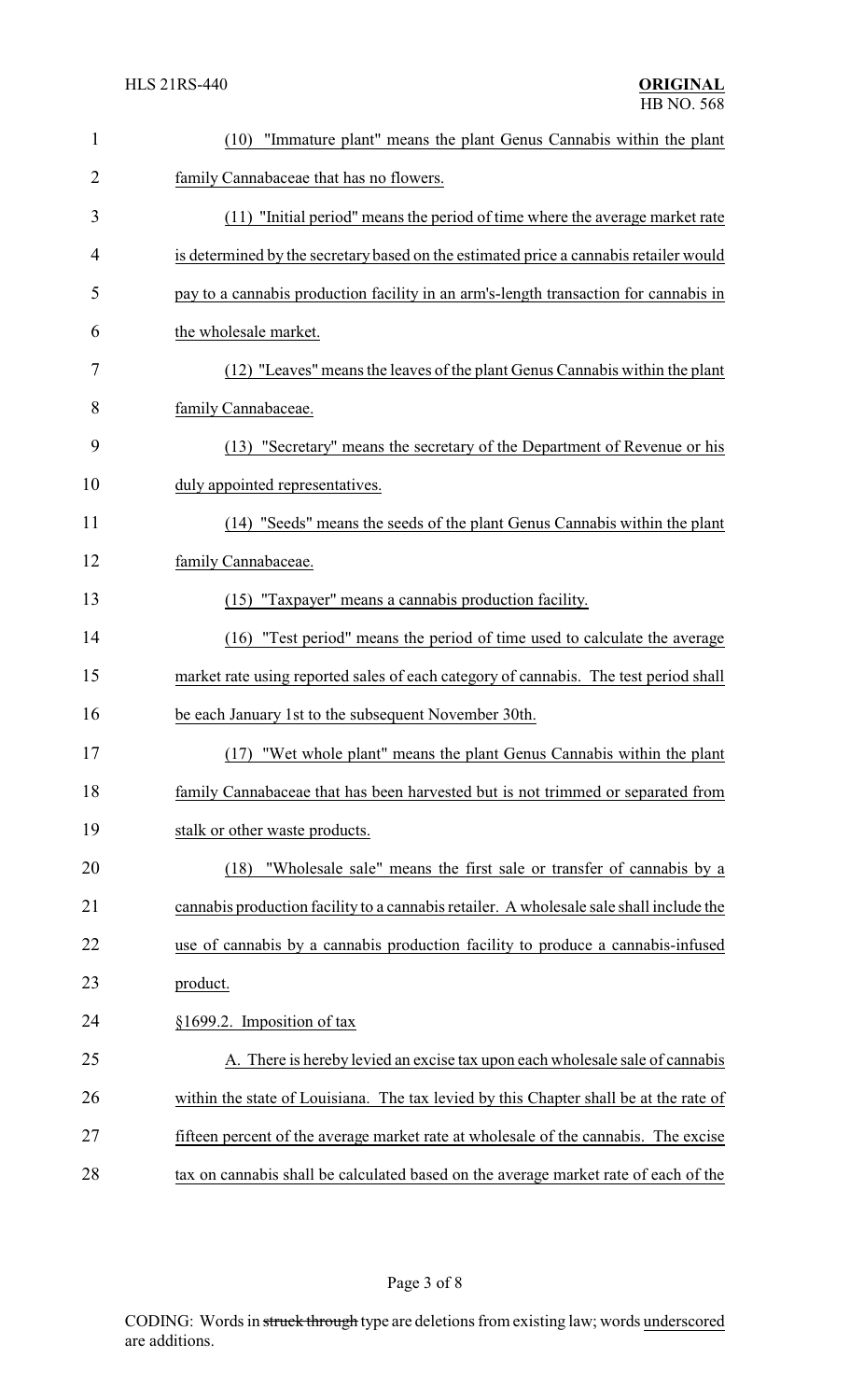| $\mathbf{1}$ | categories of buds, leaves, immature plants, seeds, wet whole plants, and cannabis     |  |
|--------------|----------------------------------------------------------------------------------------|--|
| 2            | used to produce cannabis-infused products.                                             |  |
| 3            | B. The excise tax is considered a tax upon the cannabis production facility,           |  |
| 4            | and the cannabis production facility is considered a taxpayer.                         |  |
| 5            | §1699.3. Exemption from tax                                                            |  |
| 6            | Marijuana obtained pursuant to R.S. 40:1046 is hereby exempted from the                |  |
| 7            | taxes levied by this Chapter; however, nothing in this Section shall be construed to   |  |
| 8            | exempt the tax on cannabis.                                                            |  |
| 9            | §1699.4. Calculation of excise tax                                                     |  |
| 10           | A. In order to calculate the tax using the average market rate, the weight or          |  |
| 11           | unit of cannabis sold at wholesale sale shall be multiplied by the average market rate |  |
| 12           | and the result shall be multiplied by fifteen percent. If multiple categories of       |  |
| 13           | cannabis are included in the wholesale sale, the excise tax shall be calculated        |  |
| 14           | separately for each category of the cannabis in the wholesale sale.                    |  |
| 15           | B.(1) For the category of buds, the excise tax is calculated on the total              |  |
| 16           | weight of the cannabis.                                                                |  |
| 17           | (2) For the category of leaves, the excise tax is calculated on the total weight       |  |
| 18           | of the cannabis.                                                                       |  |
| 19           | (3) For the category of immature plants, the excise tax is calculated on the           |  |
| 20           | number of plants being sold.                                                           |  |
| 21           | (4) For the category of seeds, the excise tax is calculated on the number of           |  |
| 22           | seeds being sold.                                                                      |  |
| 23           | (5) For the category of wet whole plants, the excise tax is calculated on the          |  |
| 24           | weight of the entire plant. The wet whole plant shall be weighed within two hours      |  |
| 25           | of the plant being harvested, the plant shall not undergo any further processing prior |  |
| 26           | to being weighed, and tax must be paid on the weight of the entire unprocessed plant.  |  |
| 27           | (6) For the category of cannabis used to produce cannabis-infused products,            |  |
| 28           | the excise tax is calculated based on the weight when buds, leaves, or wet whole       |  |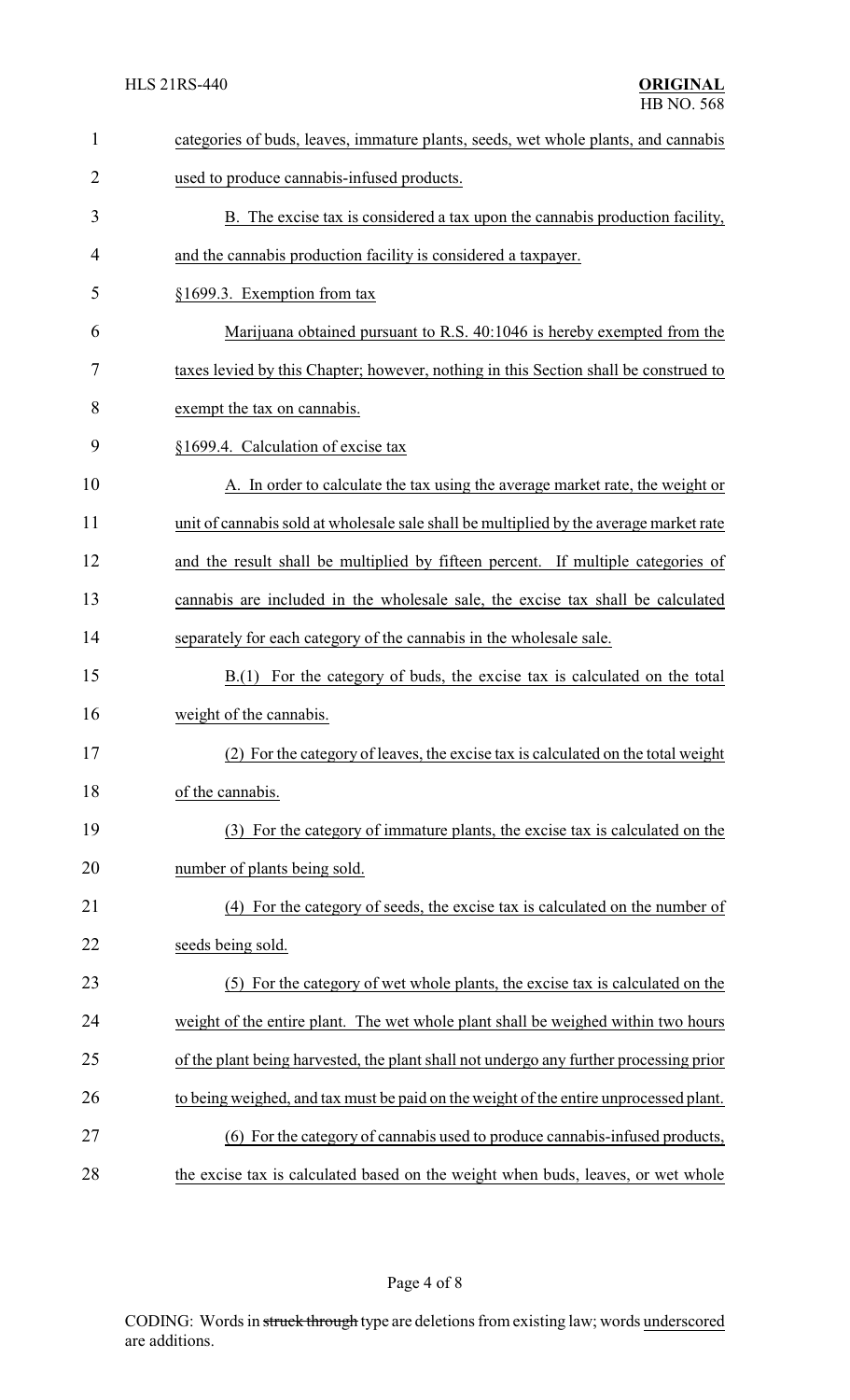| $\mathbf{1}$   | plants are used to produce the cannabis-infused product and based on the count when    |  |  |
|----------------|----------------------------------------------------------------------------------------|--|--|
| $\overline{2}$ | immature plants or seeds are used to produce the cannabis-infused product.             |  |  |
| 3              | C. For sales beginning January 1, 2022, through December 31, 2022, the                 |  |  |
| $\overline{4}$ | secretary shall establish the average market rate based on the estimated price that a  |  |  |
| 5              | cannabis retailer would pay to a cannabis production facility in an arm's-length       |  |  |
| 6              | transaction for cannabis in the wholesale market.                                      |  |  |
| 7              | D.(1) The secretary shall calculate the average market rate by using the               |  |  |
| 8              | reported sales of each category of cannabis during the immediately preceding test      |  |  |
| 9              | The test periods shall be each January first through the subsequent<br>period.         |  |  |
| 10             | November thirtieth.                                                                    |  |  |
| 11             | The secretary shall determine and publish the average market rate on an                |  |  |
| 12             | annual basis. The average market rate shall be determined and published on or          |  |  |
| 13             | before December twentieth, and the rate shall be effective on the subsequent January   |  |  |
| 14             | first of each year. The secretary shall use reported sales beginning January 1, 2022,  |  |  |
| 15             | through November 30, 2022, to calculate the average market rate that will be           |  |  |
| 16             | published on December 20, 2022, and effective on January 1, 2023.                      |  |  |
| 17             | §1699.5. Enforcement                                                                   |  |  |
| 18             | The secretary shall collect, supervise, and enforce the collection of all taxes,       |  |  |
| 19             | penalties, interest, and other charges that may be due under the provisions of this    |  |  |
| 20             | Chapter in the same manner provided for by law under the provisions of this Subtitle.  |  |  |
| 21             | The secretary shall administer legislative mandates contained in this Subtitle. To     |  |  |
| 22             | that end the secretary is vested with all of the power and authority conferred by this |  |  |
| 23             | Subtitle, except as conferred upon other officials.                                    |  |  |
| 24             | §1699.6. Rules                                                                         |  |  |
| 25             | The department may promulgate rules in accordance with the Administrative              |  |  |
| 26             | Procedure Act as are necessary to implement the provisions of this Chapter,            |  |  |
| 27             | including rules regarding the determination of the average market rate, enforcement    |  |  |
| 28             | of the assessment and collection of all taxes, interest and penalties that may be due  |  |  |
| 29             | under the provisions of this Chapter, investigations and hearings, adoption of a       |  |  |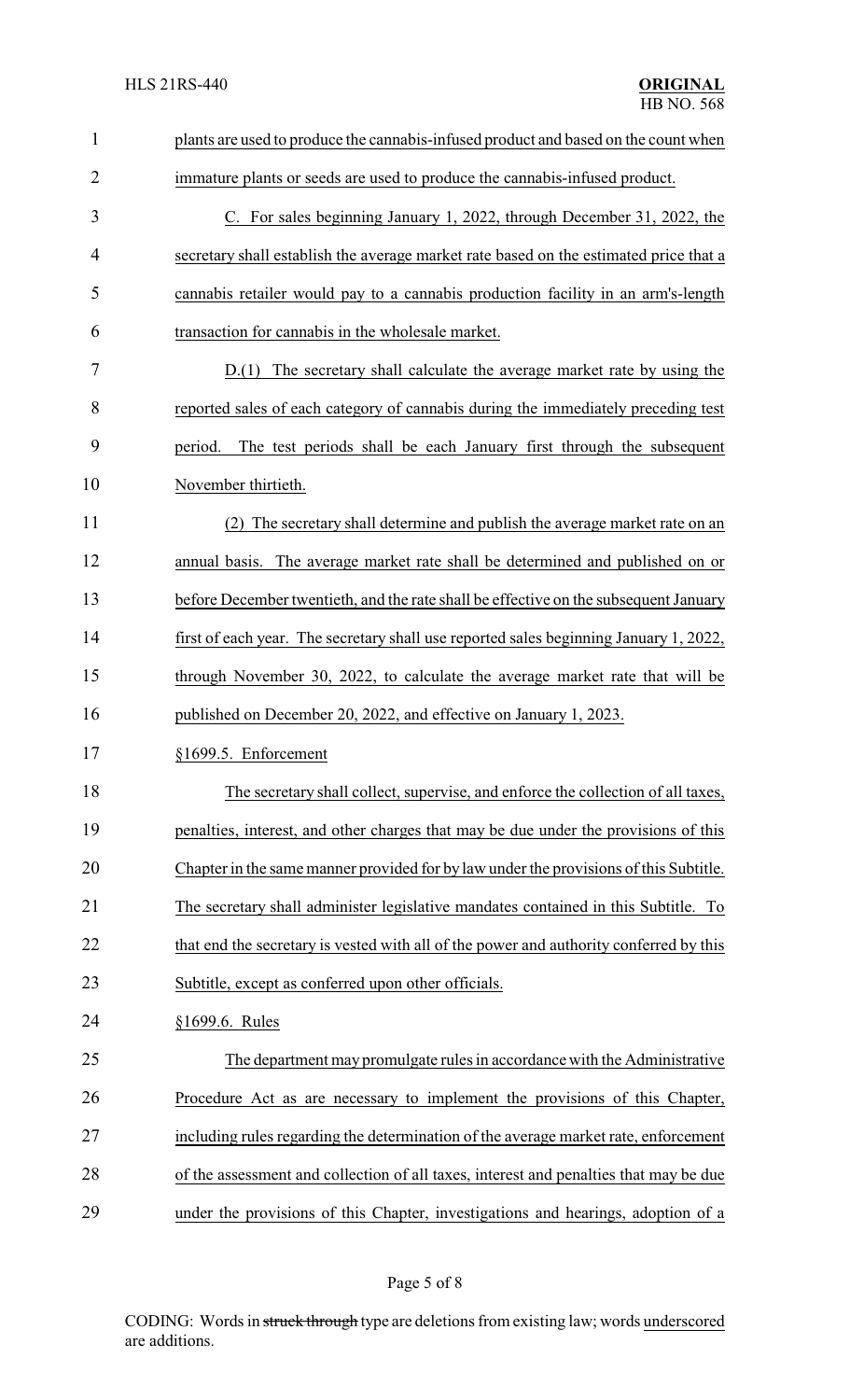| $\mathbf{1}$   | uniform system of providing taxpayer reporting requirements, the destruction of        |
|----------------|----------------------------------------------------------------------------------------|
| $\overline{2}$ | goods, and issuing refunds for any reason to a taxpayer.                               |
| 3              | §1699.7. Disposition of collections                                                    |
| 4              | A. Beginning January 1, 2022, subject to the exceptions contained in Article           |
| 5              | VII, Section 9(A) of the Constitution of Louisiana, all proceeds, penalties, and       |
| 6              | interest received from the tax imposed under the provisions of this Chapter shall be   |
| 7              | paid into the state treasury and, after satisfying the requirements of Article VII,    |
| 8              | Section 9(B) of the Constitution of Louisiana relative to the Bond Security and        |
| 9              | Redemption Fund, the state treasurer shall monthly deposit into the following funds    |
| 10             | an amount equal to the avails of the tax imposed under the provisions of this Chapter. |
| 11             | All unexpended and unencumbered monies remaining in each fund at the end of any        |
| 12             | fiscal year shall remain in each fund. The monies in the funds shall be used solely    |
| 13             | for the express purposes listed and specifically as follows:                           |
| 14             | (1) Twenty-five percent of the monies shall be appropriated to the minimum             |
| 15             | foundation program to be used solely for funding support of public elementary and      |
| 16             | secondary schools.                                                                     |
| 17             | (2) Fifteen percent of the monies shall be appropriated to the state                   |
| 18             | Department of Health to be used solely for purposes of funding the office of           |
| 19             | behavioral health.                                                                     |
| 20             | (3) Fifteen percent of the monies shall be appropriated to the Department of           |
| 21             | Public Safety and Corrections and be used solely for the purposes of funding for the   |
| 22             | office of state police.                                                                |
| 23             | (4) Fifteen percent of the monies shall be appropriated to the Transportation          |
| 24             | Trust Fund to be used solely for the purposes of state highway pavement and bridge     |
| 25             | sustainability projects.                                                               |
| 26             | Ten percent of the monies shall be appropriated to the Louisiana Early<br>(5)          |
| 27             | Childhood Education Fund pursuant to R.S. 17:407.30 to be used solely for the          |
| 28             | funding of early childhood education.                                                  |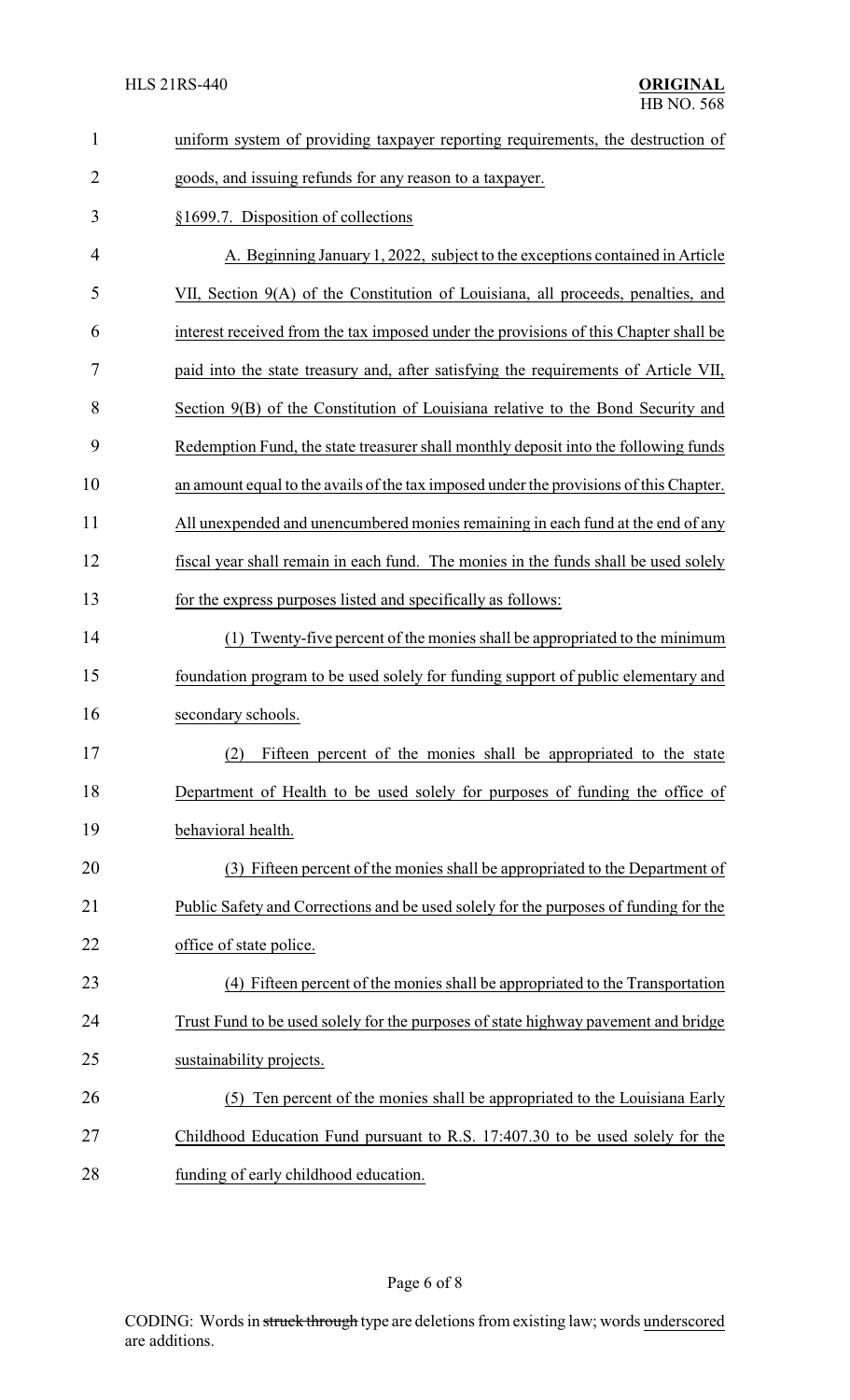| $\mathbf{1}$   | Five percent of the monies shall be appropriated to Louisiana State<br>(6)                |
|----------------|-------------------------------------------------------------------------------------------|
| $\overline{2}$ | University and Agricultural and Mechanical College to be used by the university           |
| 3              | solely for its endowment, maintenance and support, or for the purpose of paying           |
| 4              | construction costs of buildings, the cost of equipment, furniture or fixtures, or for the |
| 5              | repair or remodeling of present buildings.                                                |
| 6              | Five percent of the monies shall be appropriated to Southern University                   |
| 7              | and Agricultural and Mechanical College to be used by the university solely for its       |
| 8              | endowment, maintenance and support, or for the purpose of paying construction             |
| 9              | costs of buildings, the cost of equipment, furniture or fixtures, or for the repair or    |
| 10             | remodeling of present buildings.                                                          |
| 11             | (8) Five percent of the monies shall be appropriated and used solely for the              |
| 12             | funding of higher education programs.                                                     |
| 13             | (9) Five percent of the monies shall be appropriated and used solely for the              |
| 14             | purpose of providing funding for the administration and operation of Drug Abuse           |
| 15             | Resistence Education programs.                                                            |
| 16             | B. After being disbursed as provided in this Section, the remaining avails                |
| 17             | shall be deposited by the state treasurer into the state general fund.                    |
| 18             | Section 2. This Act shall become effective on January 1, 2022.                            |

## DIGEST

The digest printed below was prepared by House Legislative Services. It constitutes no part of the legislative instrument. The keyword, one-liner, abstract, and digest do not constitute part of the law or proof or indicia of legislative intent. [R.S. 1:13(B) and 24:177(E)]

| HB 568 Original | 2021 Regular Session | Jordan |
|-----------------|----------------------|--------|
|                 |                      |        |

**Abstract:** Authorizes the levy of an excise tax on the wholesale sale of cannabis by a cannabis production facility to a cannabis-infused product manufacturing facility or a cannabis retailer.

Proposed law authorizes an excise tax upon the wholesale sale of cannabis by a cannabis production facility to a cannabis-infused product manufacturing facility or cannabis retailer at the rate of 15%.

Proposed law provides for definitions.

Proposed law authorizes the secretary of the Dept. of Revenue to collect, supervise, and enforce the collection of taxes, penalties, and interest related to the excise tax.